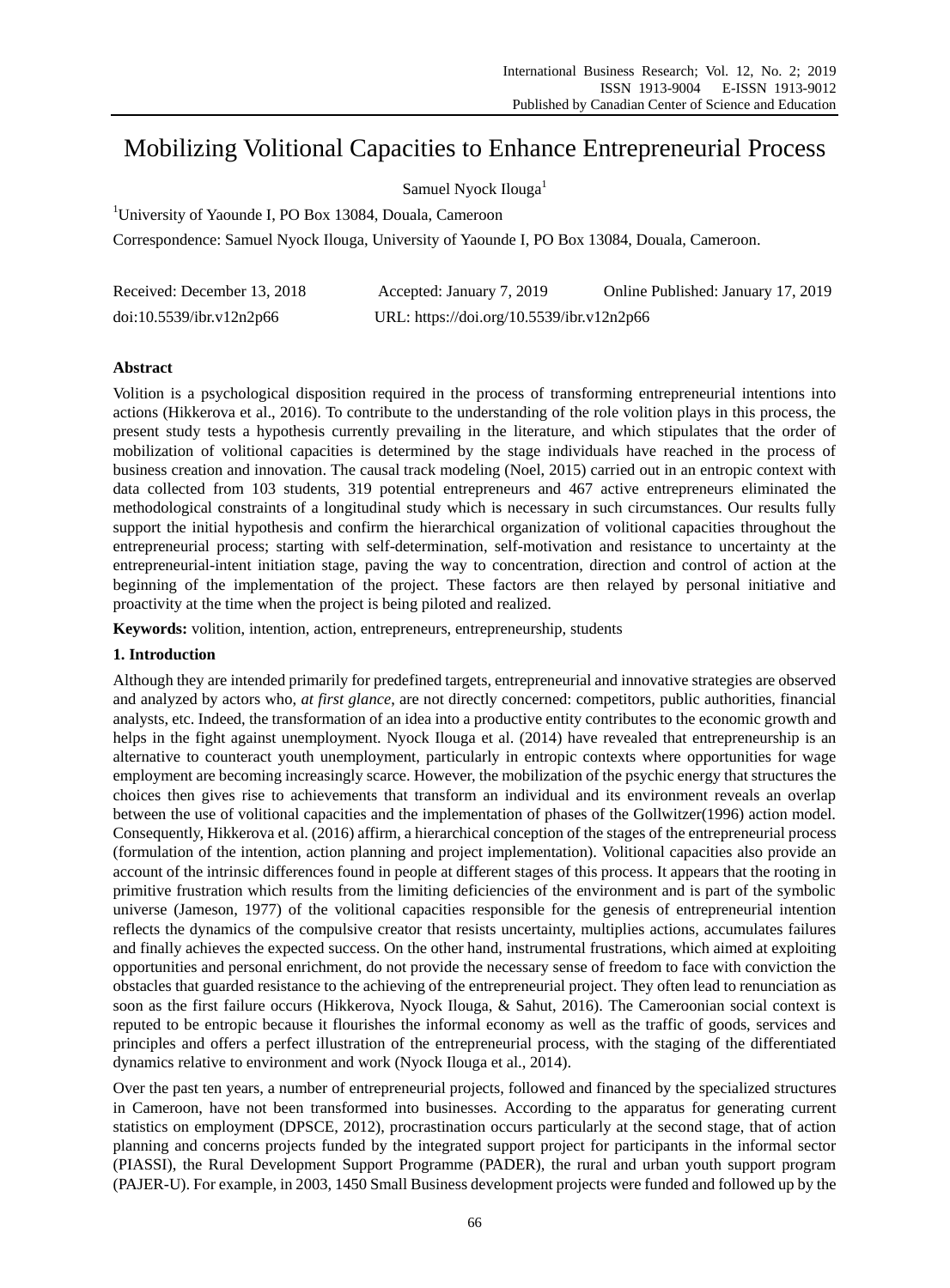integrated support project for participants in the informal sector (PIASSI). At the end of the third month after the financing, 1182 projects matured, and were actually transformed into businesses, while 268 did not succeed. The Director of PIAASI ordered an investigation to determine the causes of this entrepreneurial procrastination. The results revealed that the project leaders travelled to an unknown destination. Between 2005 and 2011, 9911 projects were financed by the programme and after evaluation, 1479 projects could not be turned into real businesses. In 2008, 27624 projects for the creation of very small businesses were funded and followed up by the Rural Development Support Programme (PADER) and there were just over 18% of entrepreneurial procrastination cases. In 2011, the support program for rural and urban youth (PAJER-U) funded and followed up a total of 12750 projects for the creation of very small enterprises (VSEs) with a drop-out rate of 31.10% (DPSCE, 2014). In 2016, the Centre for analysis and research on Cameroon's social policy (Camercap) pointed out that 72.24% of the businesses created since 2010 are non-existent. In the same vein, 72 small and medium-sized enterprises withdrew their membership from the Cameroon Employers' Organization (GICAM) between 2014 and 2016. The results from the investigations revealed that these businesses stopped operating (GICAM's report, June 2017).

Examples of withdrawal of memberships or failures in the implementation of the entrepreneurial professional project, such as those just mentioned, are numerous in Cameroon. After the financing, some project carriers succeed in transforming their projects into companies whose products or services occupy a share of the Cameroonian economic market, while others fail and give up. To reduce these failures, the Government of Cameroon has taken a number of measures, which revolve around the professional project, the economic context and business opportunities. With regard to the project, incubation centers have been set up in the regional headquarters, as well as structures specialized in supporting, monitoring and evaluating projects (PIAASI, PAJER-U, PADER, and PIFMAS). With regard to market demand the State has assigned experts in business plan development to these structures. In addition, the technological evolution offers the possibility to connect to specialized sites dedicated to the market investigation. To improve the economic context, the State has created a bank mandate. Placed under the authority of the small- and medium-sized enterprises (SME) regulatory institution, its mission is to fund business creation projects.

The aforementioned indicates that the measures and actions developed to stimulate and support entrepreneurship are too often oriented towards the economic context, market opportunities and the project. These actions are only very incidentally concerned with project developers themselves, their ambitions, motivations, perceptions and real aptitudes. That is certainly wy justifies the fact that the multiplication and reinforcement of actions in favor of entrepreneurship is paradoxically accompanied by an increase in the failure rate in the implementation of certain professional integration projects. Actions that focus mainly on the economic context, market opportunities and the project are too often thwarted by the uncertainty, difficulties and risks associated with the choice of entrepreneurship as a solution for professional integration (Gelderen van, Kautonen, & Fink, 2015). Uncertainty at first because the destructuring of the economic environment does not provide the reading clues likely to offer visibility in the short, medium or long term (Mueller, Melwani, & Goncalo, 2012). Secondly, the difficulties in obtaining financing are insurmountable for the vast majority of project developers who cannot produce any guarantee of reimbursement and who often present themselves as free and elusive electrons in a chaotic environment (Battistelli & Nyock Ilouga, 2008; Nyock Ilouga, Moussa Mouloungui & Sahut, 2014). Finally, risks arise because the activity does not benefit from any protection and the competition does not undergo any regulation mechanism. (Lerch, Thi Thanh Thai, Puhakka, and Burger-Helmchen, 2015).

#### **2. Theoretical Framework**

The definition of business creation rules, their understanding, their perception and their respect depend on their interpretations, which are shaped by the beliefs and motivations of the entrepreneurial project carrier. It means, for example, that the granting of the business start-up license seventy-two hours after applying, as is currently the case in the various CFCEs, attests that at the administrative level the company is created but this does not presume the actual implementation of the project carried by the holder of this license. The difficulties inherent in the project implementation depend neither on the structure in charge of granting the license, nor on the business climate, but on the project carrier who, depending on whether s/he is action-oriented or oriented state, develops strategies to reduce or even eliminate these difficulties, in order to implement its entrepreneurial project. In sum, the actions to promote entrepreneurship implemented by the Cameroonian government are drowning in social entropy and reaching their goals only at random. In such a context, only the intrinsic abilities of the entrepreneur can guarantee the possibility of success (the transformation of a "virtual").

Existing literature offers some evidence to understand the various reactions of candidates for business creation towards the obstacles that stand in their way. Very recently, theorists of the hierarchical model of volition have mentioned that very often, some project carriers, although motivated, remain unable to identify and carry out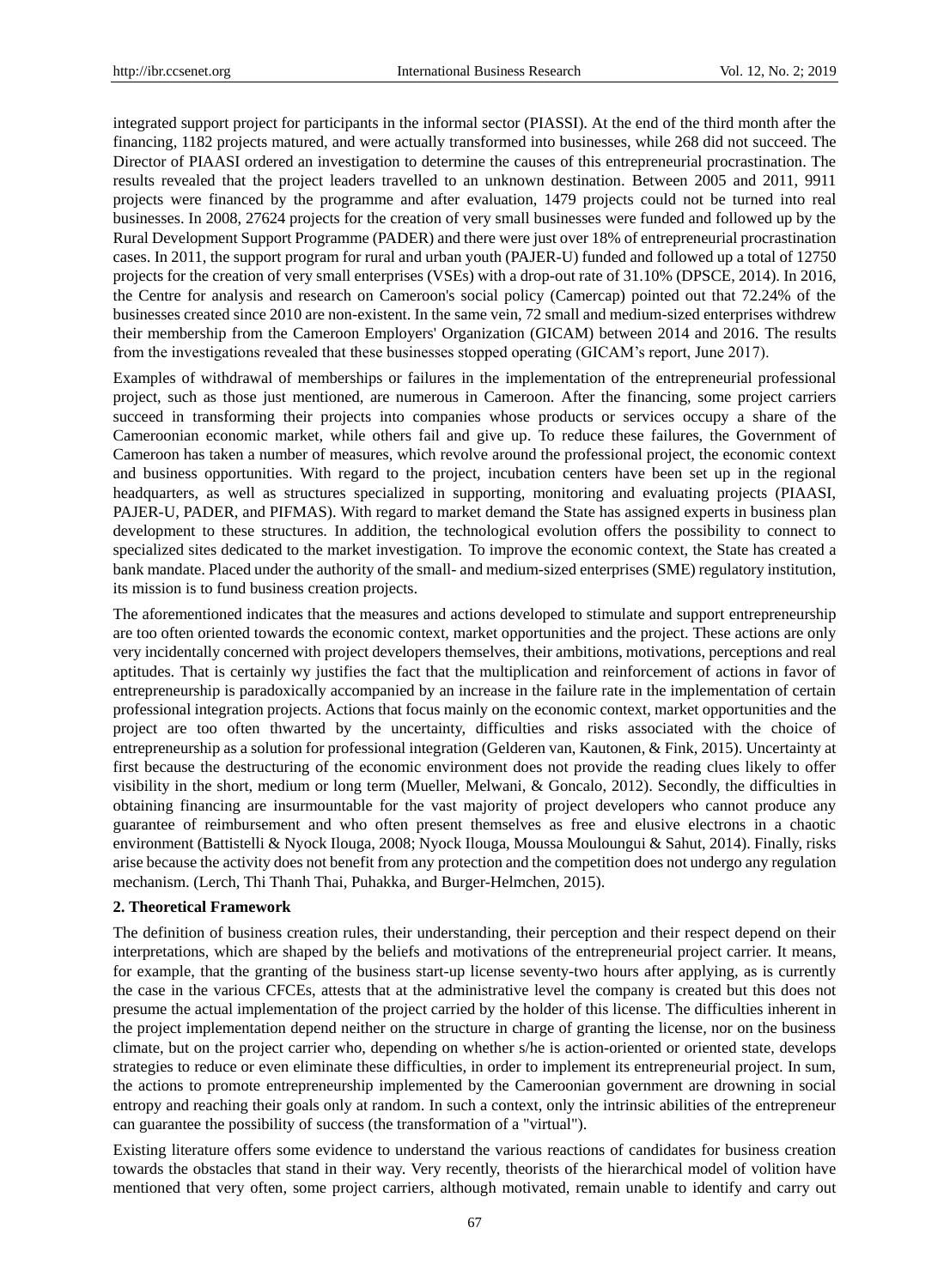actions related to their entrepreneurial project (Hikkerova, Nyock Ilouga & Sahut, 2016). However, the approach based on the analysis of volitional capacities brings a significant added value for the understanding of the cognitive process of transformation of action intentions. Research shows that the introduction of this volition results in successive phases including the phases of action and the stages related to the entrepreneurial process (Gollwitzer, 1996):

The pre-decision phase: In the process of choosing a type of action, deciding to perform a behavior is a momentary "mental action" that resolves itself in the formation of an intention to perform that behavior according to the importance of its desirability and feasibility (Mele, 2000), and then transforms it into an objective-purpose. The intention-goal brings the individual to engage in the implementation of specific actions to achieve the goal pursued: it is the pre-action phase. This phase shows three types of so-called self-regulation volitional capacities (self-determination, self-motivation and resistance to the uncertainty of the future). These skills refer to the psychological functions that the individual uses to maintain the intention-goal at a higher level in the hierarchy of objectives to be achieved (Forstmeier & Rüddel, 2008). The pre-emptive phase has the specificity of activating the volitional control processes, which are decisive for the execution of the goal. These processes aim at protecting the intention-goal of the "distractors" through self-defensive mechanisms and activate the cognitive means to undertake. The volitional capacities responsible for the initiation of actions are the following: orientation, concentration and control of the action.

The third phase is the so-called action-oriented phase, in which the person achieves his objective in a concrete and conscious way. Action development skills (personal initiative and proactivity) are involved in this phase. Finally, there is the post-action phase, which consists in assessing the degree of achievement and the need to pursue the objective. In that case, two possibilities may arise: make adjustments or abandon the objective.

A consensus seems to be emerging on the importance of volitional capacities. It appears that the difficulty in achieving the objective despite an acceptable level of motivation and favorable environmental conditions implies deficiencies in the project developer's volitional skills (Gollwitzer & Heckhausen, 1987; Hikkerova et al., 2016; Oettingen, Hönig, & Gollwitzer, 2000).

# **Hypothesis**

The authors of the volition hierarchy model have set two conditions to validate the hypothesis of the successive mobilization of volitional capacities:

- 1- In accordance with the hypothesis of the hierarchical mobilization of volitional capacities, when a volitional capacity is retained at any stage of the entrepreneurial process, the evaluation done at this stage is better than the evaluations recorded on this same capacity with other stages. In this perspective, we postulate that: (a) the scores recorded by students in self-motivation, self-determination and resistance to uncertainty assessment are higher than those recorded on these same volitional capacities by potential entrepreneurs and active entrepreneurs (H1); (b) the scores recorded by potential entrepreneurs on the orientation, concentration and control of the action are higher than those obtained by students and active entrepreneurs on these same capacities H2); (c) the scores obtained by active entrepreneurs on personal initiative and proactivity are higher than those obtained on these same capacities by students and potential entrepreneurs (H3).
- 2- To be selected as a characteristic of one of the three stages of the entrepreneurial process, a volitional capacity must score better at this stage than all other volitional capacities. Thus, we postulate that: (a) the scores recorded by students in self-motivation, self-determination, and resistance to uncertainty assessment are equivalent and superior to those recorded by the same students in all other volitional capacities (orientation, concentration and control of action, personal initiative and proactivity) (H4); (b) the scores recorded by potential entrepreneurs on the orientation, concentration and control of the action are equivalent to and superior to those obtained by them on all other volitional capacities (self-motivation, self-determination, resistance to uncertainty, personal initiative and proactivity) (H5); (c) the scores obtained by active entrepreneurs on personal initiative and proactivity are equivalent to and superior to those obtained by them on all other capacities of volition (self-motivation, self-determination, resistance to uncertainty, orientation, concentration and control of action) (H6).

It should be admitted that scientific literature is not particularly abundant on this issue of successive mobilization of volitional capacities throughout the entrepreneurial process. Pending a consensus emerges on this issue, some works provide partial support for the initial hypothesis. In the field of career guidance, DeQuijano (1997) and Boutinet (1999) concluded that self-determination helps the individual to build a career goal taking into account the level of difficulty of the latter. Some important studies have highlighted the mediating effect of action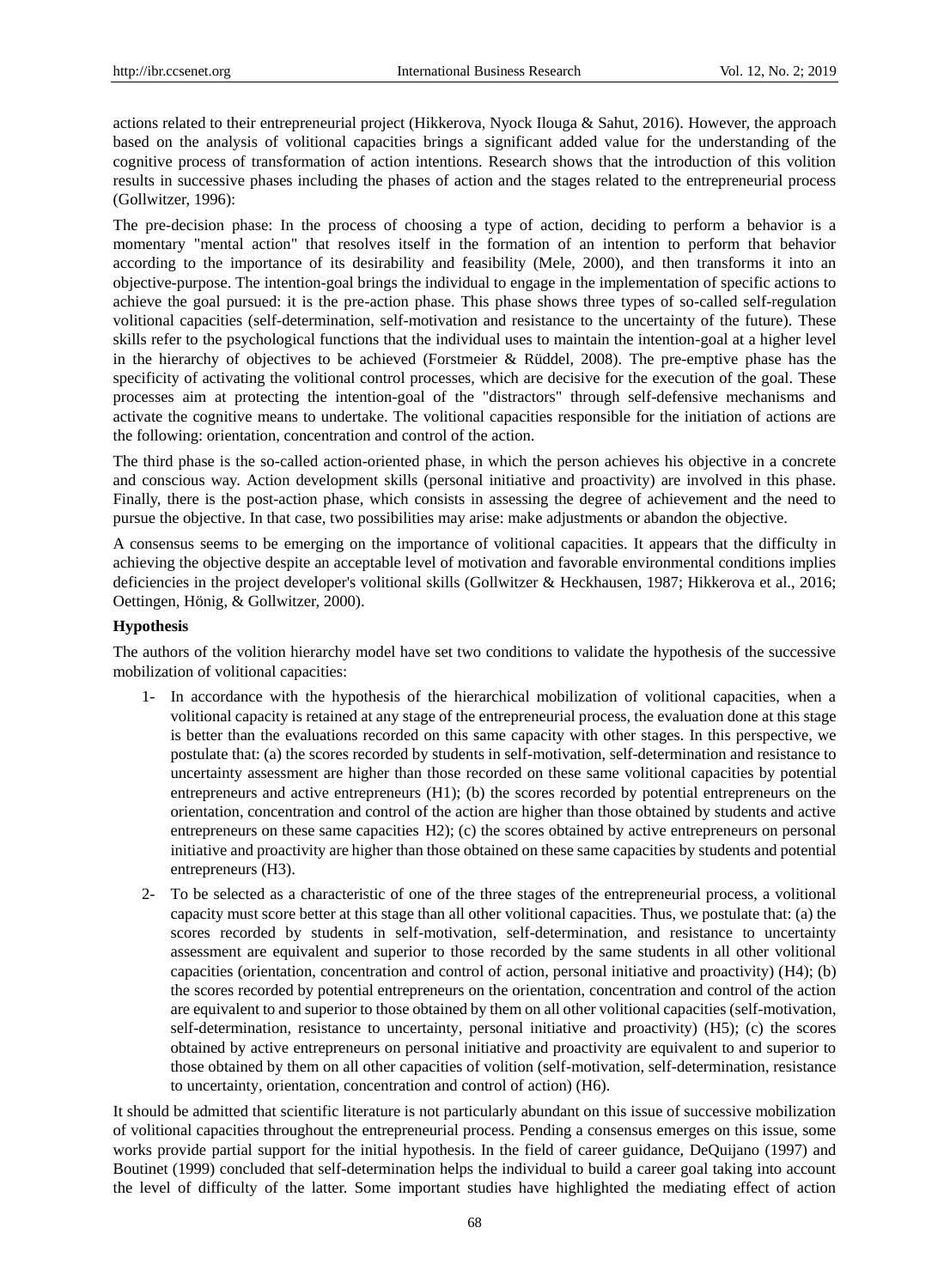orientation in the relationship between job characteristics and personal initiative (Frese, Garst, & Fay, 2007). Others have shown that personal initiative is essential to the entrepreneur because it involves the use of cognitive strategies to overcome the obstacles and barriers that may hinder the continuation of the actions initiated as well as the development of new activities within the business; an existing organization (Frese, Kring, Soose, & Zempel, 1996, Kuhl & Fuhrmann, 1998).

# **3. Methodology**

# **Measurement of Variables**

This study is conducted using questionnaires composed of items adapted from *the vocational component questionnaire* (VCQ-3) and evaluated using 4-point Likert scales. The scale of volition used here is an adaptation of the instrument developed by Kuhl and Fuhrmann (1998), revised in 2004 by the same authors and recently used in the European context by Hikkerova, Nyock Ilouga & Sahut (2016). In this study, VCQ-3 was translated into French by an expert (scientific translator). Then, this French version was presented to a second expert who did not know the original version, for an inverse translation (Vellerand & Hess, 2000, Courtois et al., 2015). Once this translation was done, a scientific committee composed of entrepreneurship experts and researchers in entrepreneurial psychology judged the clarity and applicability of the scale thus translated. Eventually, our questionnaire has four sections. The first section deals with the volitional capacities of the formulation of entrepreneurial intentions. It measures self-motivation with the help of 03 items (i.e. *I know how to motivate myself when my enthusiasm decreases*), self-determination using 02 items (i.e. *I always achieve the goals I prescribed myself*)*,* resistance to uncertainty through 03 items (i.e. *I know exactly how to reduce my anxiety*). The second section deals with the volitional capacities of the initiation of actions. It evaluates action control, which refers to the individual's ability to control his thoughts with discipline and rigor, in order to protect the elaborate intention of external distractors (i.e. *before starting an activity, I am first of all thinking of the details*); the concentration on the action that relates to the individual's ability to ignore disruptive thoughts, negative emotions and impulses in order to focus on the objective (i.e. *when I start an activity, I finish it before moving on to something else*); action orientation, which refers to the ability of an individual to achieve without hesitation and energetically his goals or ambitions (i.e. *I have already established an action plan for the realization of my entrepreneurial project*). The third section focuses on the volitional capacities in identifying and carrying out entrepreneurial actions. It evaluates personal initiative. That is, the propensity to act or the ability to showcase autonomy and persistence in the face of adversity (i.e. *I exploit all opportunities to achieve my career goals*) and proactivity refers to the propensity to act without hesitation (i.e. *I usually do more than what is required*). The fourth section has to do with personal information (age, sex, level of education, number of dependent children, family status, parents' profession, etc.).

The questionnaire was administered to a sample of future entrepreneurs, active entrepreneurs and students. The data collection lasted three months (February to April 2018) and we were assisted by data collectors who were trained for 20 hours on questionnaire survey techniques. These data collectors were Master's students in Psychology. Synthesis meetings were organized every evening over the duration of the survey to share experiences and difficulties encountered on the field. Interviews were done individually and the questionnaire was anonymous. After obtaining the informed consent of the participant, the data collector invited him / her to answer the questionnaire in about 8 minutes.

# **Sample**

The study was conducted among a heterogeneous population of 889 participants: 103 students, 319 potential entrepreneurs and 467 active entrepreneurs. To participate in the survey, students were asked to rank two business line selection proposals using the codes developed for the purposes of the survey  $(1 = this$  proposal is very close to my current wish and 2 = this proposal is very far from my current wish)*.* The selected proposals were inspired by the literature on career guidance and related to the attraction for entrepreneurship (I want to become an entrepreneur) (Banks et al, 1992, Lemoine, 1997, Moussa Mouloungui, 2012)*.* The age of students ranged from 17 to 32 years with an average of 24.23 years and a standard deviation of 5.46 years. The group of students are composed of 56.92% boys and 44.07% girls. With respect to cultural traditions, 36.84% were Bantu Grassfields; 18.09% Sudano-Sahelians; 24.01% Bantu from the coastal plain and 21.05% Bantu from the forest. 26.05% stated intentions to undertake in the engineering sector, 31.23% in the commercial sector, 31.43% in the digital economy and 11.29% in the agriculture sector. In terms of training, we had 24% of engineering students, 55% enrolled in classical courses (humanities, arts, life sciences) and 21% in management.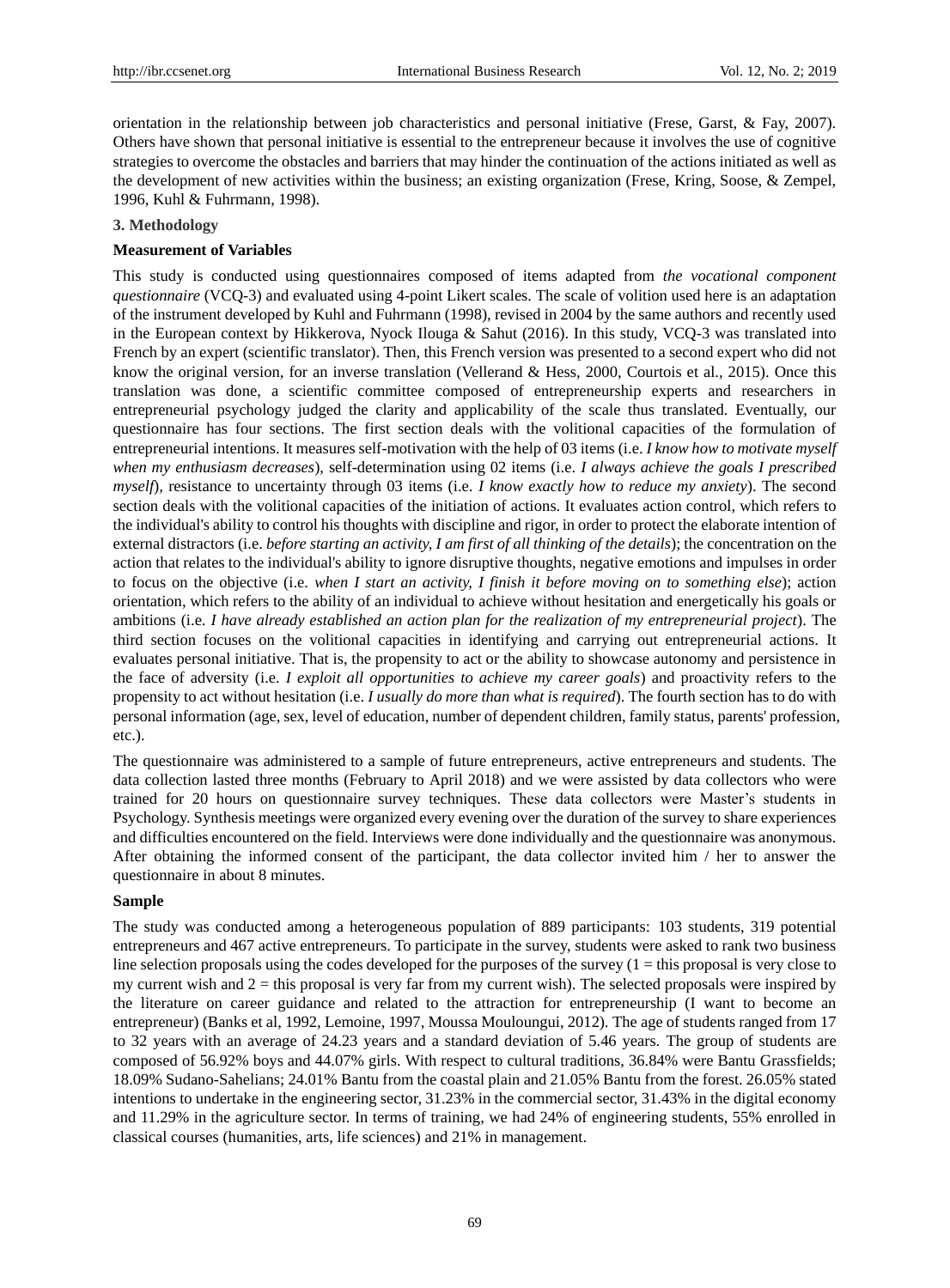| <b>Sex</b>                                              | Men    | Women              |
|---------------------------------------------------------|--------|--------------------|
|                                                         | 56.72% | 44.07%             |
| Mean age (standard deviation)                           |        | 24.23 (5.46)       |
| <b>Ethnic Groups</b>                                    |        | Percentage $(\% )$ |
| <b>Bantus Grassfields</b>                               |        | 36.84              |
| Sudano-Sahelian                                         |        | 18.09              |
| Bantus of the plain                                     |        | 24.01              |
| Bantus of the forest                                    |        | 21.05              |
| <b>Field of activity</b>                                |        |                    |
| agricultural                                            |        | 11.29              |
| Digital Economy                                         |        | 31.43              |
| Commerce                                                |        | 31.23              |
| Engineering                                             | 26.05  |                    |
| <b>Schooling</b>                                        |        |                    |
| Engineering students                                    |        | 24                 |
| classical courses (Human sciences, arts, life sciences) |        | 55                 |
| <b>Business School</b>                                  |        | 21                 |

The 319 future entrepreneurs were selected for convenience in the business start-up incubation centers: Technipôle (39.68%), Learning to Undertake Center (22.01%), the Incubation Center in the Littoral Region (31.52%) and in the West Region of Cameroon (6.9%). The age of potential entrepreneurs ranged from 22 to 65 years with an average of 43.65 years and standard deviation of 9.89 years. This group consisted of 76.56% boys and 33.43% girls. With respect to cultural traditions, 42.25% were Bantu Grassfields; 21.65% Sudano-Sahelians; 19.33% Bantu from the coastal plain and 16.77% Bantu from the forest. They plan the creation of their businesses in the agricultural (39.25%), digital economy (24.65%), commerce (21.33%) and engineering (14.77%) sectors. Concerning the level of study, 22.56% of them were BEPC / CAP holder, 35.64% had the Baccalauréat level, 26.36% had the Bachelor's Degree level and 15.44% Master Degree.

| <b>Sex</b>                    | Men                | Women  |  |
|-------------------------------|--------------------|--------|--|
|                               | 76.56%             | 33.43% |  |
| Mean age (standard deviation) | 43.65 (9.89)       |        |  |
| <b>Ethnic Groups</b>          | Percentage $(\% )$ |        |  |
| <b>Bantus Grassfields</b>     | 42.25              |        |  |
| Sudano-Sahelian               | 21.65              |        |  |
| Bantus of the plain           | 19.33              |        |  |
| Bantus of the forest          | 16.77              |        |  |
| <b>Field of activity</b>      |                    |        |  |
| agricultural                  | 39.25              |        |  |
| Digital Economy               | 24.65              |        |  |
| Trading                       | 21.23              |        |  |
| Engineering                   | 14.77              |        |  |
| <b>Schooling</b>              |                    |        |  |
| <b>BEPC/CAP</b>               | 22.56              |        |  |
| Baccalaureate                 | 35.64              |        |  |
| <b>Bachelor's Degree</b>      | 26.36              |        |  |
| Master's degree               | 15.44              |        |  |

The 467 active entrepreneurs were people who have created a business, with or without employees and whose products or services are part of the Cameroonian economic market. They were all registered on the business registers. They all paid taxes and did not take up wage employment. They were contacted either by direct contact during the International Fair of Crafts and Culture, or by telephone or e-mail from the entrepreneurs' database which is available at the Cameroon Employers' Organization (Gicam-Douala). This group included 80.78% men and 19.23% women. Their ages varied between 20 to 67 years with an average of 42.41 years and a standard deviation of 8.05 years. With respect to cultural origin, 44.5% are Bantu Grassfields; 24.95% Sudano-Sahelians; 14.73% Bantu from the coastal plain and 15.82% Bantu from the forest. Seniority in the entrepreneurial profession varied between 3 years and 7 years respectively (28% and 13%). They created in various domains such as: agriculture (41.05%), digital economy (27.85%), trade (22.31%) and engineering (08.79%). The majority of them, that is 33.64%, had a Baccalauréat level; 28.36% had a Bachelor's degree, 20.56% a BEPC / CAP, and 17.01% were simply CEPE holders.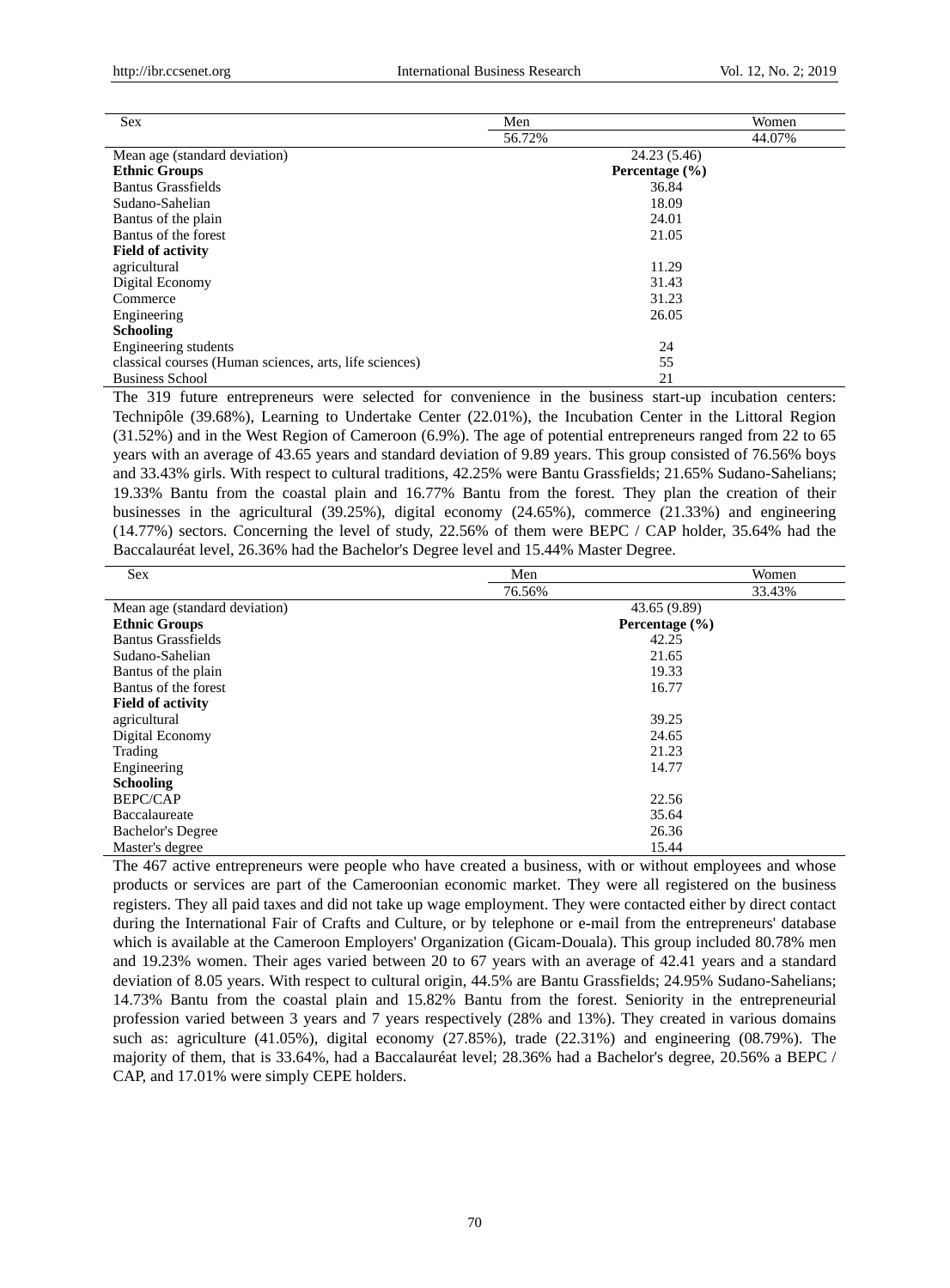| <b>Sex</b>                                            | Men                | Women  |  |
|-------------------------------------------------------|--------------------|--------|--|
|                                                       | 80.78%             | 19,23% |  |
| Mean age (standard deviation)                         | 42.41 (8.05)       |        |  |
| <b>Ethnic Groups</b>                                  | Percentage $(\% )$ |        |  |
| <b>Bantus Grassfields</b>                             | 44.5               |        |  |
| Sudano-Sahelian                                       | 24.95              |        |  |
| Bantus of the plain                                   | 14.73              |        |  |
| Bantus of the forest                                  | 15.82              |        |  |
| <b>Field of activity</b>                              |                    |        |  |
| agricultural<br>41.05                                 |                    |        |  |
| Digital Economy                                       | 27.85              |        |  |
| Trading                                               | 22.31              |        |  |
| 08.79<br>Engineering                                  |                    |        |  |
| <b>Schooling</b>                                      |                    |        |  |
| CEPE (equivalent to First School leaving Certificate) | 17.01              |        |  |
| <b>BEPC/CAP</b>                                       |                    | 20.56  |  |
| Baccalaureate                                         |                    | 33.64  |  |
| Bachelor's degree                                     |                    | 28.36  |  |

# **Data Analysis Strategy**

The statistical treatment consisted in comparing the scores obtained in the evaluation of the volitional capacities between our three groups of subjects (students, potential entrepreneurs and active entrepreneurs). For this purpose, modeling on the causal path favored the analysis of variances-covariance. Planned comparisons were made whenever the overall effect of group membership was identified. For this purpose, the Tuckey test was favored.

## **4. Results**

# **Stage 1 of the Entrepreneurial Process: Project Formulation**

Our analytic strategy holds three volitional capacities at the intention formulation stage (self-determination, self-motivation, and resistance to uncertainty). Let's look at the results of the assessments made on these three dimensions for the three groups of individuals that make up our sample.

# **Self-determination**

We hypothesized that self-determination is more prevalent among students than it is among project developers and active entrepreneurs. According to this hypothesis, the average scores recorded on self-determination among students should be higher than those obtained on this same capacity by potential entrepreneurs and active entrepreneurs. After analysis, the results of the graph in Figure 1 show that the average score of self-determination among students (Avg  $\approx$  3.01) largely exceeds those obtained by potential entrepreneurs (Avg  $\approx$  2.79) and active entrepreneurs (Avg  $\approx 2.82$ ) with whom they are comparable. This gap seems statistically significant (F  $_{(2.886)}$  = 7.758, p.  $= .00046$ ).



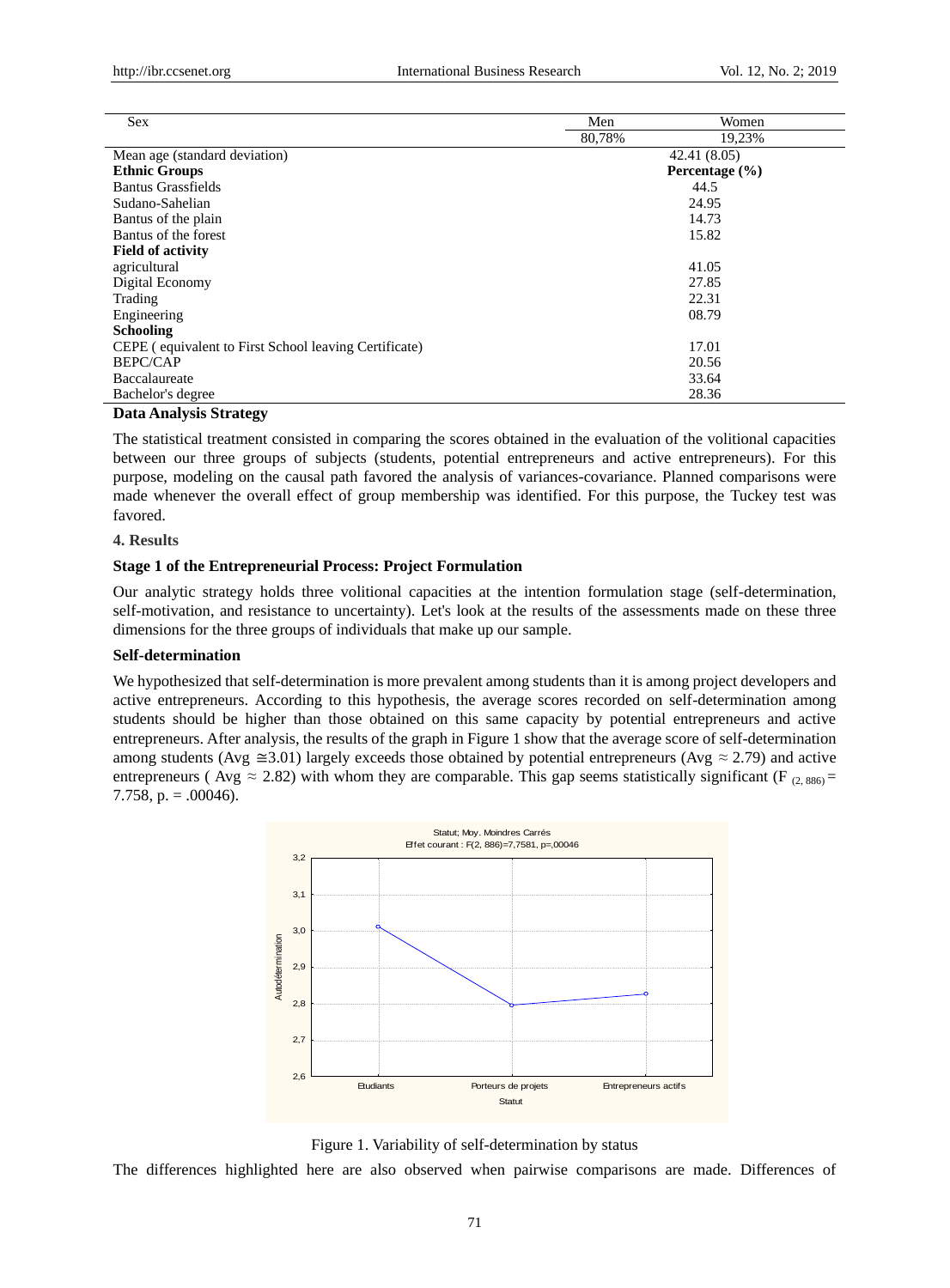self-determination appear between the students, on the one hand, and the project developers  $(Z = 2.348, p = .019)$ and active entrepreneurs ( $Z = 3.915$ , p. = 000) on the other hand. All this information is in line with our hypothesis and is part of the idea that self-determination is better for students than for project carriers and active entrepreneurs.

## **Self-motivation**

We hypothesized that self-determination is more prevalent among students than project carriers and active entrepreneurs. This claim was also verified. The results of the graph in Figure 1 show that the average score of self-determination among students (Avg  $\cong$ 3,00) largely dominates that obtained by potential entrepreneurs (Avg  $\approx$ 2,68) which in turn remains slightly lower than that recorded by active entrepreneurs (Avg  $\approx$  2.80). The superiority of the students' score seems statistically significant compared to both the score of potential and active entrepreneurs (F<sub>(2,886)</sub> = 23,263, p. = 0000).



Figure 2. Variability of self-determination by status

These self-motivation differences are also observed when making pairwise comparisons. Indeed, with a  $Z = 5$ . 422, p. = .0000, the Turkey test reveals significant differences in self-motivation between project carriers and students, on the one hand, and between students and active entrepreneurs, on the other hand  $(Z = 6.310, p$ . = .0000). These results support the idea that students know more about finding motivational resources to implement an entrepreneurial project. This ability, once prevalent among project carriers and active entrepreneurs, seems to have lost its mobilizing force in favor of other capacities, more appropriate to the specific problems encountered at these stages.

# **Resistance to the uncertainty of the future**



Figure 3. Variability of Resistance to future uncertainty by Status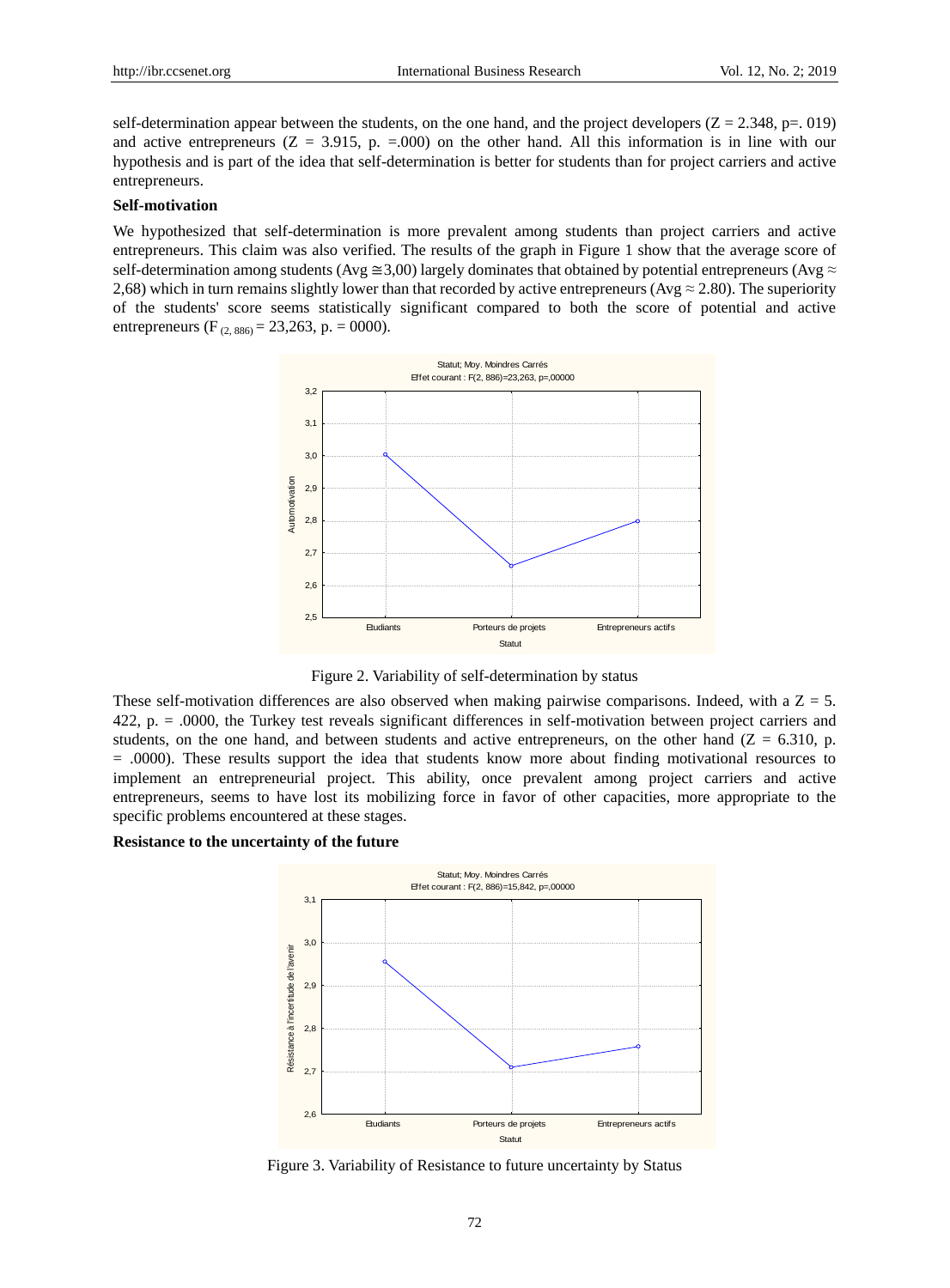Figure 3 shows the distribution of resistance scores to the uncertainty of the future according to the status of the participants. The results show that the average score of resistance to uncertainty among students (Avg  $\approx 3.00$ ) largely dominates that obtained by potential entrepreneurs ( $Avg \approx 2.71$ ) which remains roughly equal to that recorded by active entrepreneurs (Avg  $\approx$  2.76). The superiority of the students' score seems statistically significant compared to both potential and active entrepreneurs (F<sub>(2,886)</sub> = 23,263, p. = 0000). When pairwise comparisons were made, differences in resistance to uncertainty of the future were observed only between students and potential entrepreneurs ( $Z = 3.598$ , p. = .000). These results prove that students who are attracted to entrepreneurship must show a great ability to withstand future uncertainty in order to preserve their creative project and keep it at a high level of desirability despite obstacles.

Overall, it can be noted that the volitional capacities of intention formulation (self-determination, self-motivation and resistance to uncertainty) are more present among students than potential entrepreneurs and active entrepreneurs. These capacities seem to have a decisive role when making the decision to embark on an entrepreneurial adventure. According to the initial hypothesis formulated by Moussa Mouloungui (2012), these results confirm the first principle of the model of the hierarchical mobilization of volitional capacities and validate the hypothesis (H1). Indeed, the average scores of volitional capacities related to the birth of intentions obtained by the students (Avg≅ 3) are not only higher than those they recorded on volitional capacities concerned with action preparation (Avg  $\approx 2.82$  for control of the action, 2.80 for concentration on the action and 2.59 for orientation towards the action), but also to those always recorded on volitional capacities that deal with identification and achievement of actions (Avg  $\approx 2.57$  for personal initiative and 2.85 for proactivity). These results confirm the second principle of the hierarchical model of volition and validate hypothesis H4

# **Stage 2 of the entrepreneurial process: Formulation of objectives and action planning**

At this point, three volitional capacities, all action-oriented, have been retained to support the first steps of the potential entrepreneur (control, focus and action orientation). In the initial model (Moussa Mouloungui, 2012), these three dimensions were dispersed between the stages of the action planning and that of the identification and execution of the action. Let's examine the scores obtained on these dimensions by the three groups of subjects that made up our sample.

# **Control of the Action**

In accordance with the first principle of the hierarchical mobilization of volitional capacities model, we have made the hypothesis that potential entrepreneurs have a higher level of control than both students and active entrepreneurs. The results of the graph in Figure 4 show that the average score with regard to the control of action among potential entrepreneurs (Avg  $\approx 3.01$ ) largely dominates those obtained by potential entrepreneurs (Avg  $\approx$  2.79) and active entrepreneurs (Avg  $\approx$  2.82) to which they are comparable. This dominance seems statistically significant (F  $_{(2, 886)} = 14.157$ , p. = 0000).



Figure 4. Variability of action control level by status

These differences are also observed when performing refined and planned analyzes from post hoc tests. Thus, with a  $Z = 2.977$ , p. = .0029, we observe that the level of volitional control differs significantly between the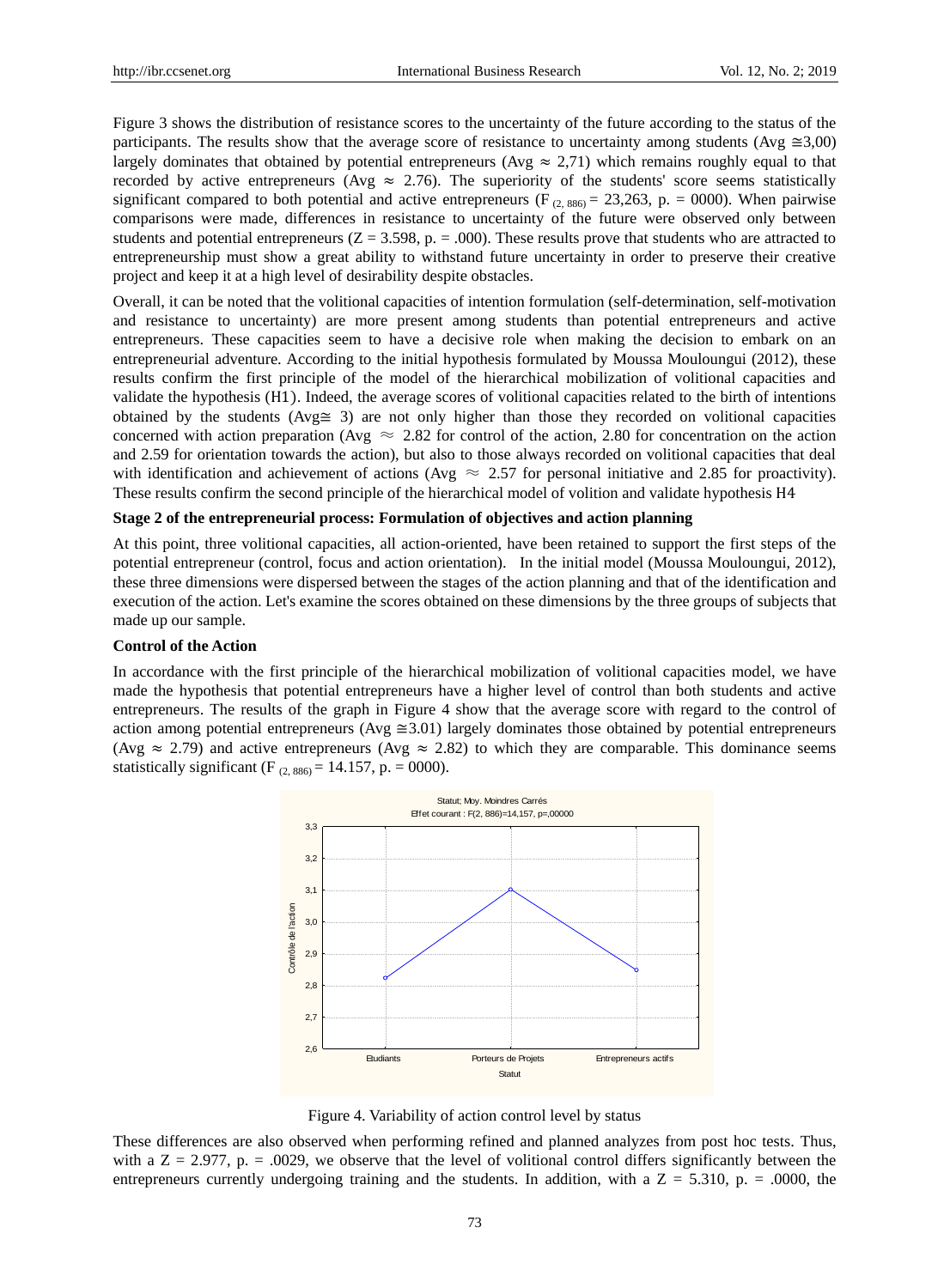volitional control level of potential entrepreneurs is higher than that of active entrepreneurs. These results provide evidence that entrepreneurs currently undergoing training are more active in controlling the action than others (students and entrepreneurs in activities).

# **Concentration on the Action**

We hypothesized that the level of concentration on the action of potential entrepreneurs is higher than that of active entrepreneurs as well as that of students. The main results relating to the distribution of the concentration level on the action are shown in the graph represented below.



Figure 5. Variability of the concentration level on action according to the status

It appears that the average score of the concentration on action among potential entrepreneurs (Avg≅2.95) largely dominates those obtained by students (Avg≈ 2.80) and active entrepreneurs (Avg≈2.81) to whom they are comparable. This dominance seems statistically significant (F  $_{(2, 886)} = 6.702$ , p. = 0012). Post hoc tests confirm significant differences in focus when comparing potential entrepreneurs to students and active entrepreneurs ( $Z = 2.977$ , p. = .0029). These results support the idea that potential entrepreneurs have a greater propensity to focus on action than others (students and entrepreneurs in activities).

## **Action orientation**



Figure 6. Variability of the level of action orientation by status

Figure 6 shows, with a value of F<sub>(2,886)</sub> = 10.302, p. = 0.000, that potential entrepreneurs (Avg  $\approx$ 2.80) are different from students (Avg  $\approx$  2.59) and active entrepreneurs (Avg $\approx$  2.58) with regard to the ability to project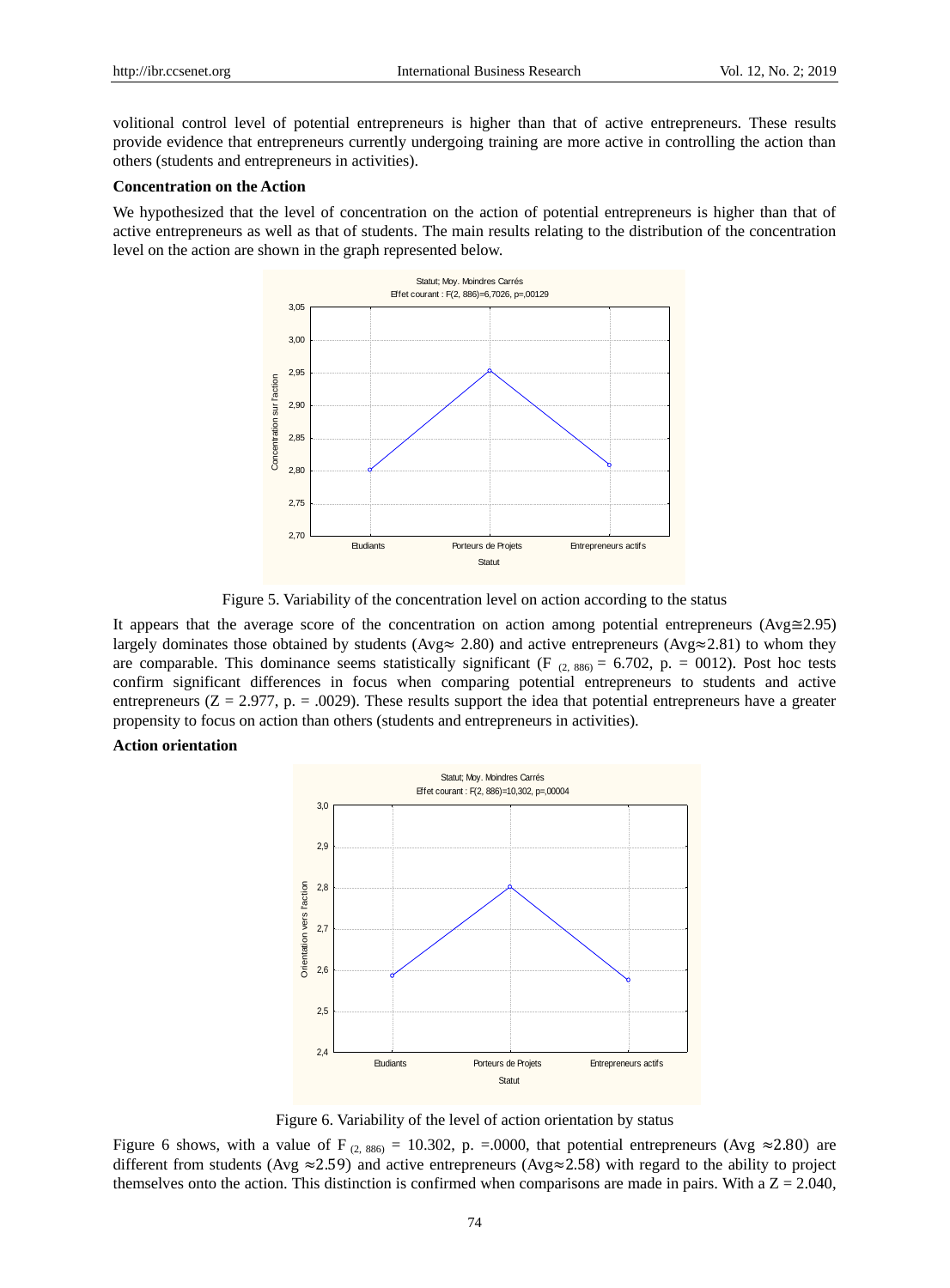p. = .0416, the post hoc test shows a gap between project developers and students concerning the ability to focus on action. This gap is also observed between entrepreneurs in the process of being created and active entrepreneurs ( $Z = 4.530$ , p. = .0000).

In view of the above, it can be noted that the volitional capacities for implementing entrepreneurial actions are more present among potential entrepreneurs than among active entrepreneurs and students.

These abilities seem to have a decisive role at the moment when the action is being initiated. In doing so, they combine with the volitional capacities of the previous stage. However, their mobilizing capacity is stronger at this stage than at the previous one. In accordance with the hypothesis of the initial model, these results confirm the first principle forward by the model of the hierarchical mobilization of volitional capacities and validate the hypothesis (H1). Indeed, the average scores of the volitional capacities regarding the initiation of action obtained by the potential entrepreneurs (Avg  $\approx$  2.95) are not only superior to those they recorded on volitional capacities of the birth of the intention (Avg  $\approx 2.8$  for self-determination, 2.66 for self-motivation and, 2.71 for resistance to uncertainty), but also to those they always had with volitional capacities about identification and execution of actions (Avg  $\approx$  2,63 for personal initiative and 2,84 for the proactivity). These results confirm the second principle of the hierarchical model of volition and validate hypothesis H5

Stage 3 of the entrepreneurial process: Identification and execution of entrepreneurial actions

Two volitional capacities, both entrepreneur-centered, have been retained at this stage. It's about personal initiative and proactivity. In the initial model (Moussa Mouloungui, 2012), these two dimensions proved to be powerful predictors of the identification and execution of actions. Let's examine the results obtained on these volitional capacities by the three groups of subjects composing our sample.

## **Personal Intiative**

In this section, we test the hypothesis that personal initiative is more present among active entrepreneurs than among students and potential entrepreneurs (H3). The graph in Figure 7 summarizes the average scores obtained by these three categories of subjects.



Figure 7. Variability of personal initiative level by status

It appears that the average score of personal initiative recorded among active entrepreneurs (Avg≅2.75) is significantly above those obtained by students (Avg≈ 2.57) and potential entrepreneurs (Avg≈2.65) who are comparable. This dominance seems statistically significant (F  $_{(2, 886)} = 5.89$ , p. = .0028). These differences are also observed when conducting post hoc testing. In fact, pairwise comparisons show significant differences at the level of personal initiative, not only between potential entrepreneurs and active entrepreneurs ( $Z = 2.37$ , p. = 0.01), but also between active entrepreneurs and students  $(Z = 3.33, p = .0008)$ .

# **Proactivity**

The hypothesis that is tested here, postulates that proactivity is more present in active entrepreneurs than in entrepreneurs currently creating and students. The main results obtained by the three categories of subjects are contained in the graph in Figure 8. We note that the average score of proactivity recorded among active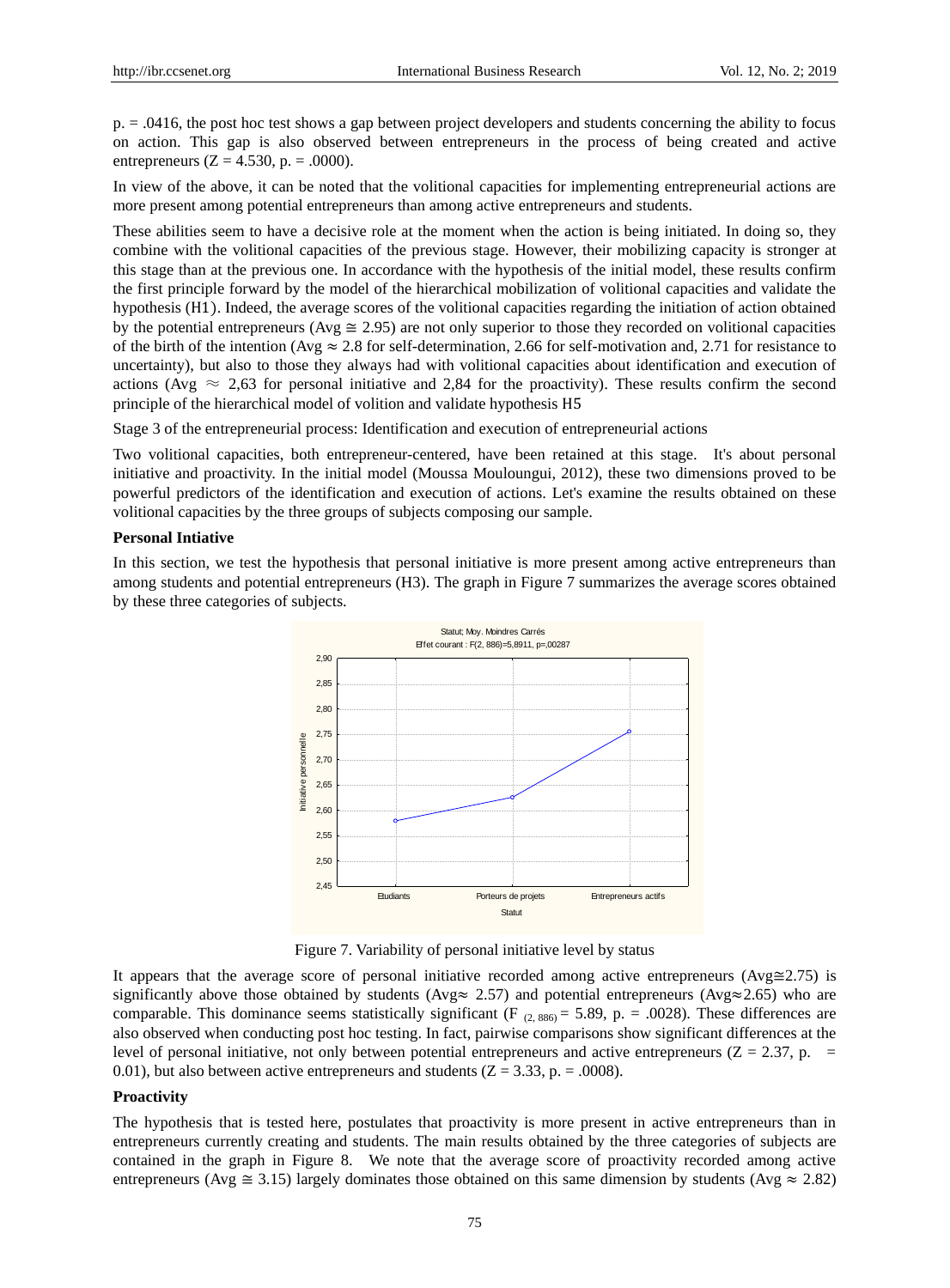and potential entrepreneurs (Avg  $\approx$  2.85) who are comparable. This dominance seems statistically significant (F<sub>c</sub>,  $(8.886) = 18.229$ , p. = .0000). Pairwise comparisons indicate significant differences in the level of proactivity only when comparing potential entrepreneurs with active entrepreneurs ( $Z = 3.24$ , p. = .0012).



Figure 8. Variability of Proactivity Level by Status

Our results reveal that volitional capacities concerning the identification and execution of entrepreneurial actions are more present in active entrepreneurs than in potential entrepreneurs and students.

These abilities appear to play an important role in making the action lasting. In doing so, they combine with the volitional capacities of the previous stages. However, their mobilizing capacity is stronger at this stage than at the previous one. In accordance with the hypothesis of the initial model, these results confirm the first principle of the model of the hierarchical mobilization of volitional capacities and validate the hypothesis (H3). Indeed, the average scores for the volitional capacities about the identification and execution of the action obtained by active entrepreneurs (Avg  $\approx$  2.95) are not only superior to those they recorded on volitional capacities at the start of the intention (Avg  $\approx 2.82$  for self-determination, 2.80 for self-motivation and 2.76 for resistance to uncertainty), but also and especially to those they always recorded on volitional capacities concerned with actions planning (Avg  $\approx$  2,85 for control of the action, 2.81 for concentration on the action and 2.58 for orientation towards the action). These results support the second principle of the hierarchical model of volition and validate hypothesis H6.

# **5. Discussion**

The purpose of this paper was to test the hypothesis of mobilization following a hierarchical order of volitional capacities during the process of transforming entrepreneurial intentions into actions. The authors of this model (Moussa Mouloungui 2012, Hikkerova, Nyock Ilouga & Sahut, 2016) had stated two postulates in support of this model. Due to the mixed results of the first works that could validate only one of the two axioms of the model, we wanted to contribute to the internal validation of the model in an entropic context, marked by the informal activity. Our results provide full support for the initial model. The findings reveal that more than potential and active entrepreneurs, students mobilize self-determination, self-motivation and resistance to the uncertainty of the future. Potential entrepreneurs mobilize better than active students and entrepreneurs regarding the control, focus on action and action orientation. Active entrepreneurs develop personal initiative and proactivity more than others. These results support the idea that some of the volitional skills that are present in everyone, at a given moment, become more vigorous in some people and help them to take a step in the entrepreneurial process to progress on the path of creation to the higher stage. They then lose their exclusive power of mobilization by combining with the dominant capacities of the previous stage and new ones which, at this stage, take over to help the individual cope with the difficulties of the moment (Moussa Mouloungui, 2012). **Example 2018**<br> **Example 2018**<br> **Considered to the diffusion of the analytics whose outcome is uncertainty (Mueller, Melwani, Melawani, Melawani, Melawani, Although Statution of the studies of the studies of the studies o** 

Previous research has shown that self-determination, self-motivation and resistance to the uncertainty of the future are essential to the construction of the entrepreneurial project (Moussa Mouloungui, 2012, Nyock Ilouga, Moussa Mouloungui & Sahut, 2014). To engage in the entrepreneurial career, the individual must first assess his ability to persevere and remobilize until the completion of his project. Since entrepreneurship is generally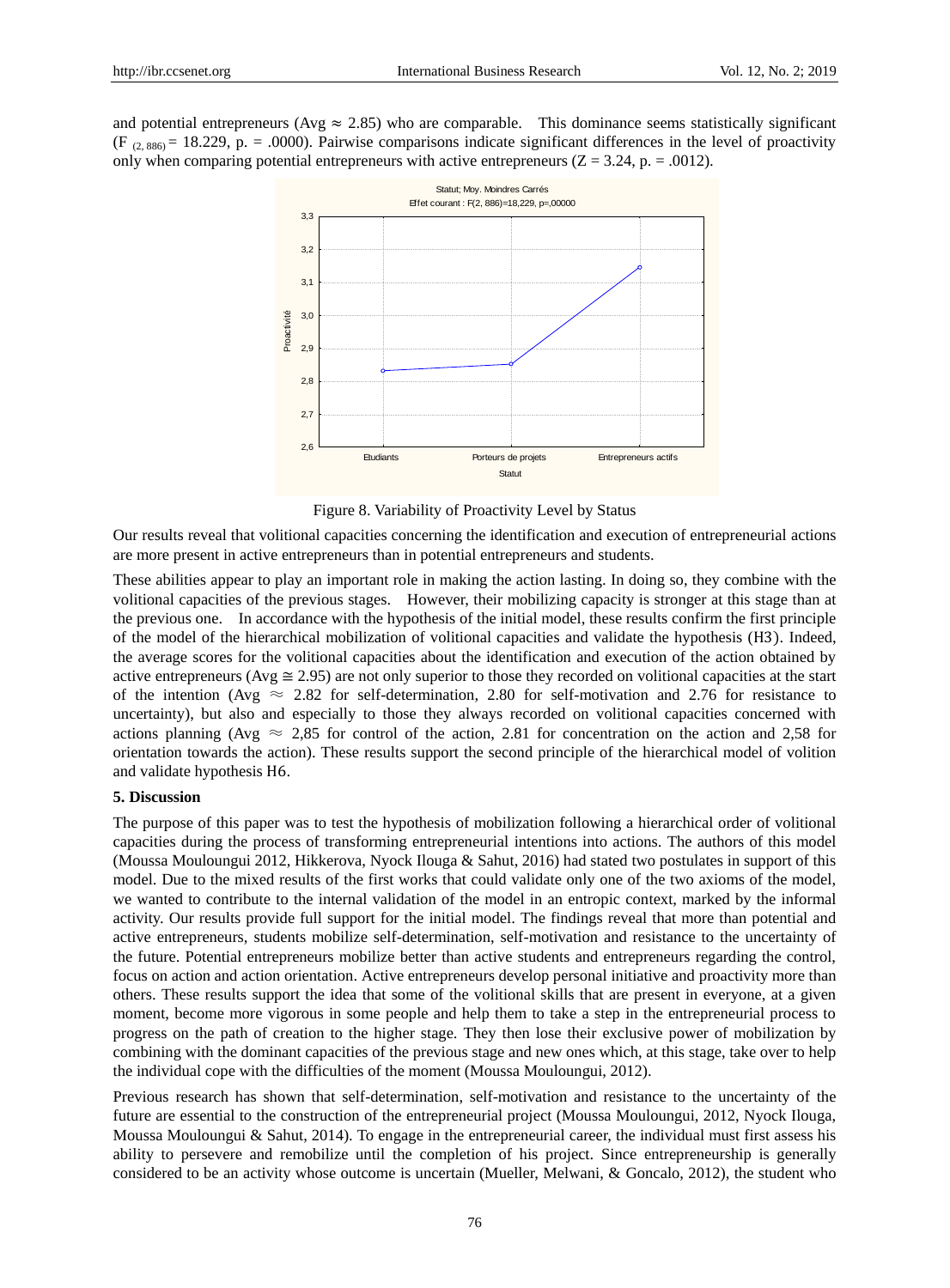commits to it must also demonstrate the ability to regulate the effects of conflicting demands. In the light of Gollwitzer's theory of the phases of action (1996), students can be placed in the deliberation phase, during which the individual chooses one of several options and decides to pursue a difficult and uncertain goal taking into account obstacles.

When intention comes to maturity, action control, focus on action and action orientation take over and allow the project developer to identify and carry out activities related to the entrepreneurial project. These activities include writing the business plan, developing investor relations, identifying the site where the project is to be implemented, etc. In other words, concentration on action, control of action and orientation to action allow the project carrier to gather information about his project and to make inferences about possible results. Once action is initiated, personal initiative and proactivity also take over and allow the active entrepreneur to develop activities to ensure the sustainability of the movement initiated.

The volitional capacity structure developed in this study has some slight differences from the original model. For example, in our results, self-determination and resistance to uncertainty are expressed more at the intention formulation stage than at the planning stage. In the same vein, personal initiative is presented in our study as a volitional capacity for the identification and execution of actions, while other authors place it at the stage of action planning. We consider that the introduction of undecided students and those who opted for a wage employment in the model of analysis carried out by Moussa Mouloungui (2012) could lead to a structuring different from what obtains in this research, limiting the spectrum of comparison to students interested in the entrepreneurial career, potential entrepreneurs and active entrepreneurs. However, our observations do not challenge the basic assumptions of the model. An organization different from these volitional capacities is possible in another context. But, their mobilization will almost always follow a hierarchical order. The peculiarity of the Cameroonian context is that the job market lacks structure and wage employment is scarce and unattractive. Entrepreneurial opportunities are more abundant than other professional alternatives. The rules that govern the creation of a business can be ignored without consequences. The production standards of goods and services are left to the discretion of their promoter and competition has no limit. The client finds himself being the sole judge. Indeed, the survival of the created business depends on their ability to retain customers. In such a context, the reasons for entrepreneurial success are to be found neither in the context nor at the level of the project or its funding. They are more the contractor's provisions and especially his volitional capacities. The scope of an entrepreneurial ambition goes beyond the search for a professional activity (salaried work). It aims at expressing personal values and at the same time bringing solutions to social issues. The individual from whom the intention to create emerges, expresses the values correlated with entrepreneurial action (identifying and carrying out activities to achieve goals). These values have been successively on creativity, innovation, risk acceptance, self-realization, universalism, self-transcendence, benevolence, tolerance of ambiguity, responsibility and autonomy (Nyock Ilouga, Moussa Mouloungui & Sahut, 2014). Religious beliefs, very vivid in this context, also structure the thinking and behavior of entrepreneurs, who have the freedom to think their activity and develop a business morality.

# **6. Conclusion**

Our results are a support that can help the structures that accompany young Cameroonians in the construction of their business creation projects. These structures feature prominently the ministerial departments in charge of small enterprises, the social and family economy, employment and vocational training, as well as the Cameroon Employers' organization (GICAM). They invite to take into account representations of young people who are elaborating an entrepreneurial project, their motivations, real and perceived abilities to work as entrepreneurs. Incentive measures that focus on the project, the economic context and existing business opportunities are necessary, but it is important to refine and enrich them to make them effective. In other words, for them to enable incubators achieve the expected objectives, they must be understood and accepted by project developers. This can only be possible in case these measures correlate with the individual's motivations, values and professional aspirations. Indeed, the awarding of prizes for innovative projects during the scientific days organized by the Mineresi does not presume that these young people really intend to create. Persuasive actions (awareness raising) should be implemented and articulated around opinions on entrepreneurs and entrepreneurship, the role of the will (volition), optimism about the act of undertaking and mobilizing self-assessment questionnaires (professional career intention scale, entrepreneurial motivation scale, volition scale, etc.). It would be useful to explain to young people that the scope of an entrepreneurial ambition is not only about seeking a professional activity, but also and above all about developing personal values such as self-realization, benevolence and power surpassing oneself.

With regard to the design and implementation of these persuasion measures, it seems to us that the experts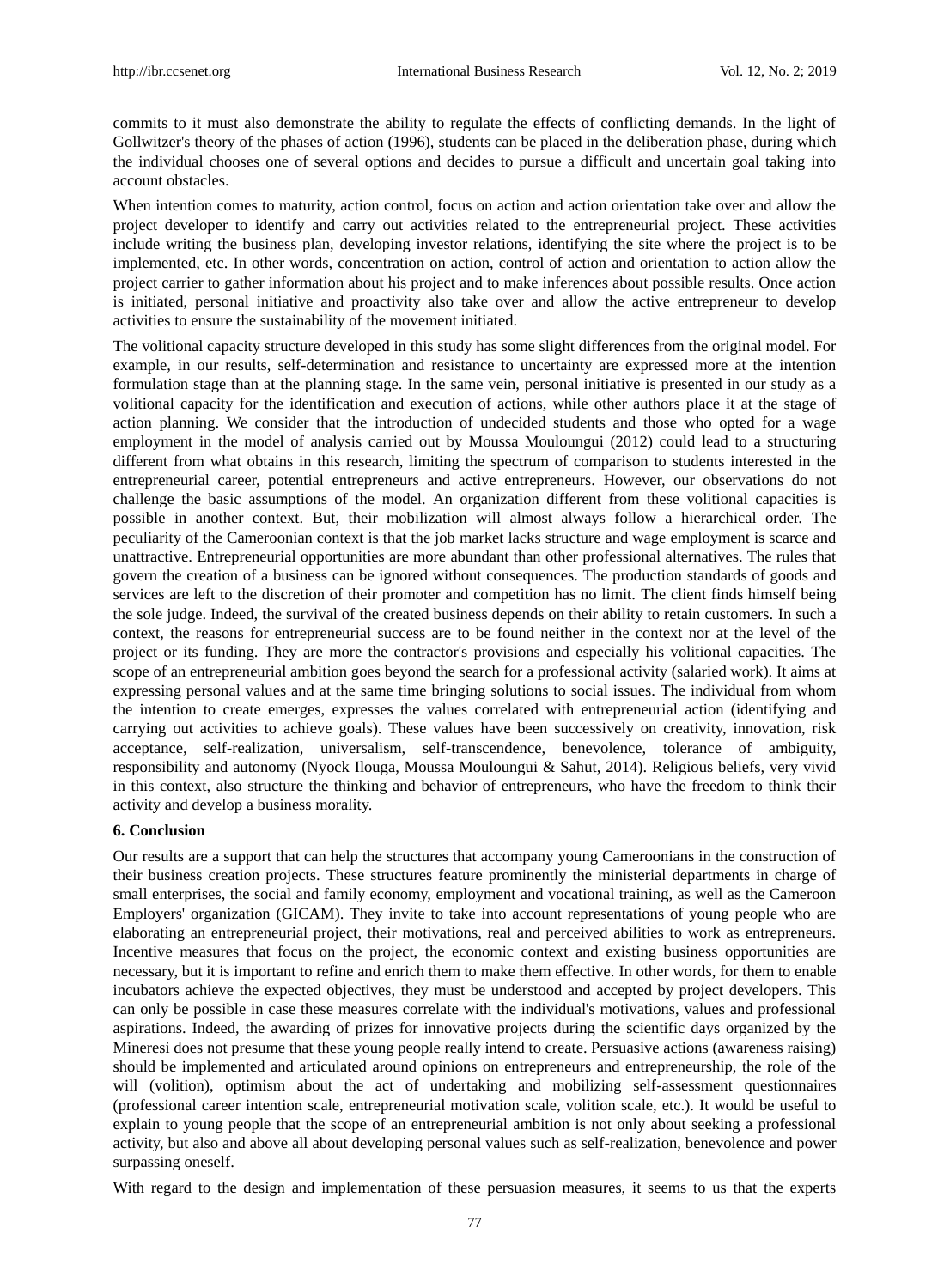involved must have some legitimacy with the recipients to facilitate communication about messages of encouragement to self-employment. Thus, it may be counterproductive to entrust persuasive actions to business plan development experts, youth and animation counselors or employment counselors. Indeed, this is contradictory, as the specialist in developing business plans is supposed to accompany the young person who wishes to undertake to elaborate the business plan. The employment counselor should use the tools mobilized to guide the young person towards self-employment or wage employment. In addition, it may be interesting to use the expertise of psychosociologists, occupational psychologists and organizations and entrepreneurship psychologists when it comes to persuading young people about the need to create business to reverse the unemployment curve.

Awareness-raising should aim to get young people to consider the entrepreneur as a benefactor, an opportunist or as a person who makes many sacrifices to contribute to the development of the community. It should also help young people to understand that the scope of an entrepreneurial ambition affects personal development more than the search for a professional activity. The personal development evoked here refers to the acquisition of values such as universalism, benevolence and self-realization. Notwithstanding the relevance of our results, we must remain cautious because they were obtained from the transverse approach. It would be interesting to check the hierarchy of volitional capacities from the longitudinal method.

## **References**

- Battistelli, A., & Nyock Ilouga, S. (2008). La validation expérimentale du modèle de la congruence objective des valeurs sur le choix du métier d'entrepreneur. Dans N. Pettersen, J. B. Boudrias, & A. Savoie, *Entre tradition et innovation, comment transformons-nous l'univers du travail?* Quebec: Presse de l'Université de Quebec.
- Boutinet, J. P. (1999). *Anthropologie du projet.* Paris: Presses Universitaires de France.
- CAMERCAP-PARC. (2016). Fermeture des activités du portefeuille privé: comment sauver les entreprises de la faillite au Cameroun? Six (06) mesures de politique économique à adopter. Note rapide de politique économique, disponible sur http://www.camercap-parc.org/.
- Courtois, R., Adrien, J. L., Courtois, A., Dionne, C., Pennequin, V., & Roulin, J. (2015). *Réussir son mémoire en psycho : Travail d'étude et de recherche en sciences humaines et sociales*. Bruxelles: De boeck.
- De Quijano, G. (1997). Un projet peut en cacher un autre. *Carrierologie, 6*(3/4), 95-103.
- Forstneier, S., & Rüddel, H. (2008). Measuring volitional competences: Psychometric properties of a short form of the volitional components questionnaire (QCV) in a clinical sample. *The Open Psychology Journal, 1*(1), 66-77. https://doi.org/10.2174/1874350100801010066
- Frese, M., Garst, H., & Fay, D. (2007). Making things happen: reciprocal relationships between work characteristics and personal initiative in a four-wave longitudinal structural equation model. *Journal of Applied Psychology, 92*(4), 1084-1102. https://doi.org/10.1037/0021-9010.92.4.1084
- Frese, M., Kring, W., Soose, A. & Zempel, J. (1996). Personal initiative at work: differences between East and West Germany. *Academy of Management Journal, 39*, 37-63
- Gelderen van, M., Kautonen, T., & Fink, M. (2015). From entrepreneurial intentions to actions: self-control and action-related doubt, fear, and aversion. *Journal of Business Venturing, 30*(5), 655-673. https://doi.org/10.1016/j.jbusvent.2015.01.003
- Gollwitzer, P. M. (1996). The volitional benefits of planning. In P. M. Gollwitzer et J. A. Bargh (Eds.), *The psychology of action: Linking cognition and motivation to behavior,* (287-312). New York: Guilford.
- Gollwitzer, P. M., & Heckhausen, H. (1987). Thought contents and cognitive functioning in motivational versus volitional states of mind. *Motivation and Emotion, 11*(2), 101-120. https://doi.org/10.1007/BF00992338
- Hikkerova, L., Nyock Ilouga, S., & Sahut, J. M. (2016). The entrepreneurship process and the model of volition. *Journal of Business Research, 69,* 1868-1873. https://doi.org/10.1016/j.jbusres.2015.10.071
- Jameson, F. (1977). Imaginary and symbolic in Lacan: Marxism, psychoanalyric criticism, and the problem of the subject. *Yale French Studies,* 338-395. https://doi.org/10.2307/2930443
- Kuhl, J., & Fuhrmann, A. (1998). Decomposing self-regulation and self-control: The volitional components checklist. In J. Heckhausen et C. Dweck (Eds.), *Life span perspectives on motivation and control (*15-49). Mahwah, NJ: Erlbaum.
- Lerch, C., Thi Thanh Thai, M., Puhakka, V., & Burger-Helmchen, T. (2015). La réactivité entrepreneuriale: le